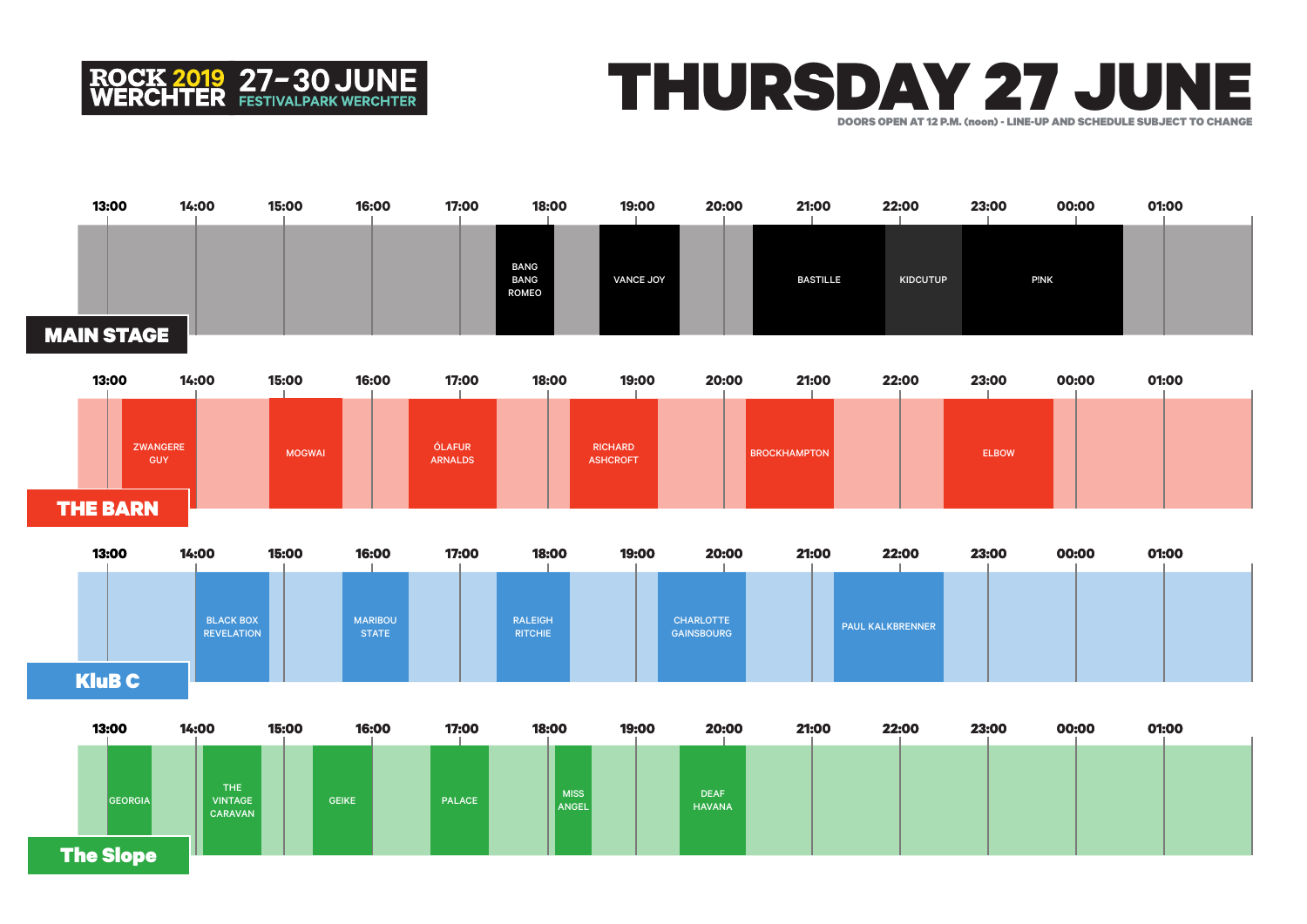

The Slope



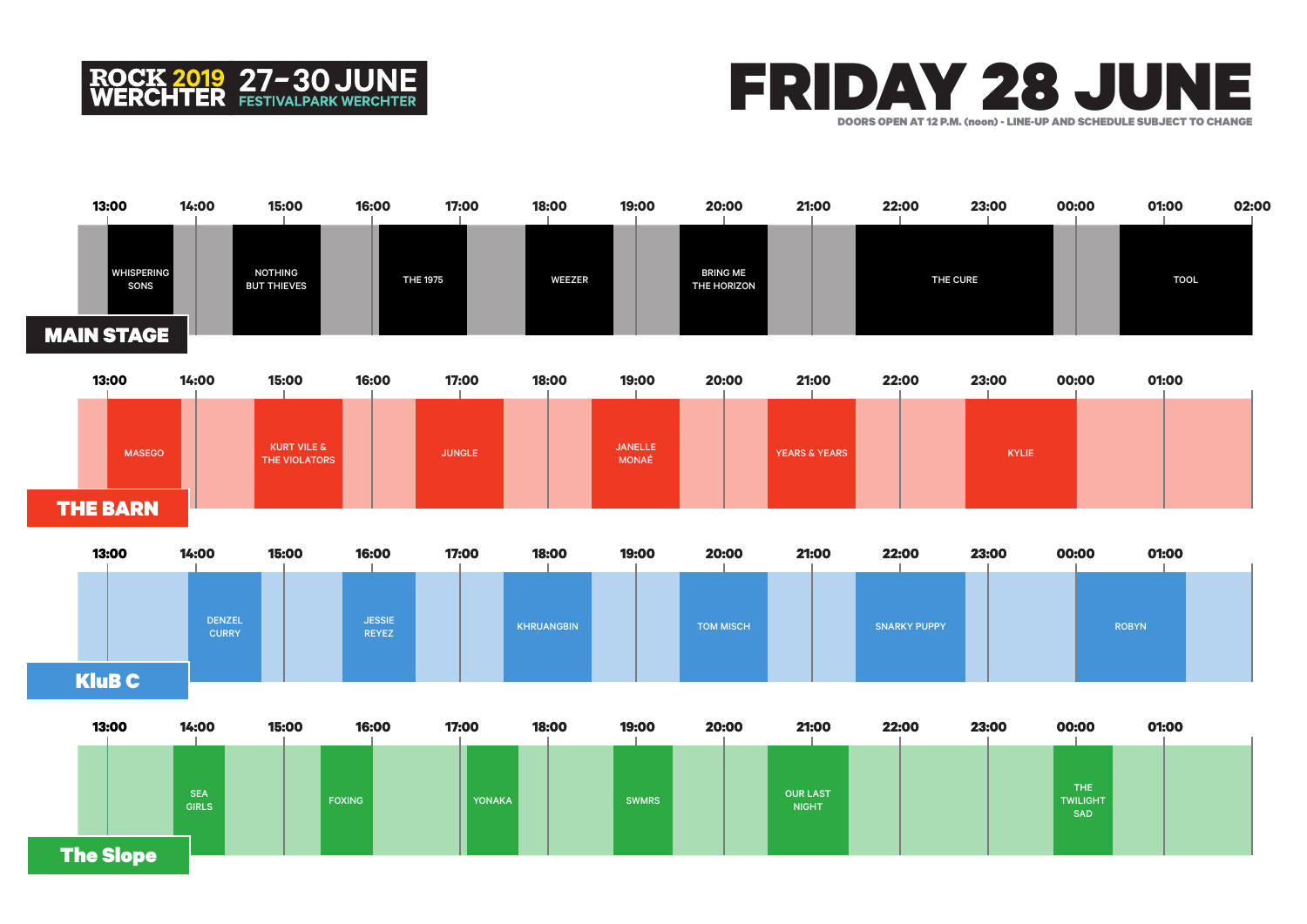

## SATURDAY 29 JUNE DOORS OPEN AT 12 P.M. (noon) - LINE-UP AND SCHEDULE SUBJECT TO CHANGE





| 13:00     | 14:00   | 15:00 | 16:00                           | 17:00        | 18:00 | 19:00                | 20:00 | 21:00           | 22:00 | 23:00                         | 00:00 | 01:00 |  |
|-----------|---------|-------|---------------------------------|--------------|-------|----------------------|-------|-----------------|-------|-------------------------------|-------|-------|--|
|           |         |       |                                 |              |       |                      |       |                 |       |                               |       |       |  |
|           | JOHN J  |       | THE                             | <b>DONNY</b> |       | <b>ALICE</b>         |       | <b>BARNS</b>    |       | THE SLOW                      |       |       |  |
|           | PRESLEY |       | <b>MURDER</b><br><b>CAPITAL</b> | <b>BENÉT</b> |       | <b>PHOEBE</b><br>LOU |       | <b>COURTNEY</b> |       | <b>READERS</b><br><b>CLUB</b> |       |       |  |
|           |         |       |                                 |              |       |                      |       |                 |       |                               |       |       |  |
| The Slope |         |       |                                 |              |       |                      |       |                 |       |                               |       |       |  |